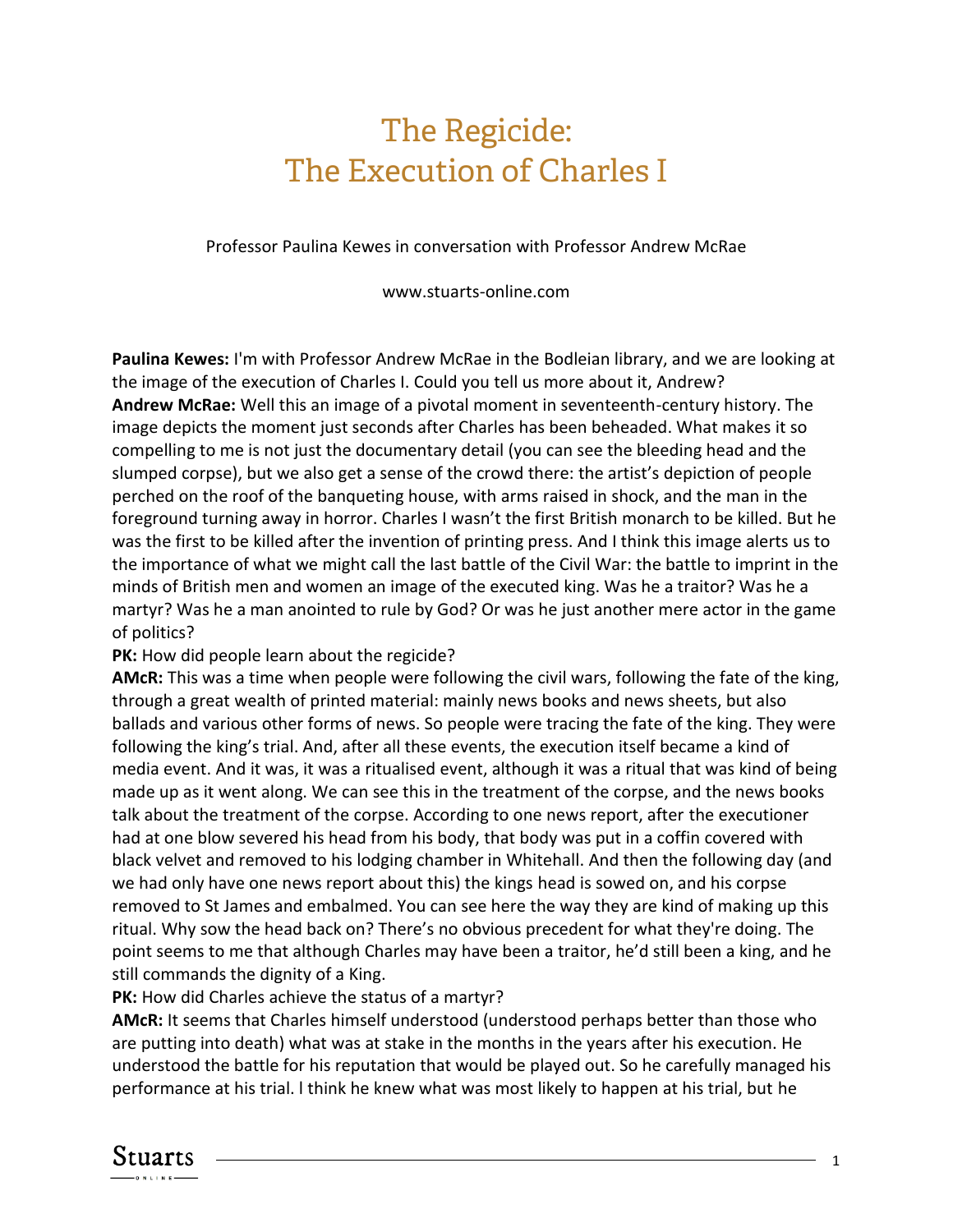carefully managed his performance. And then again on the day of his execution, with a view to securing his reputation, on the stage (and it was a stage) he prayed, he forgave the executioner, he even wore an extra shirt so that he wouldn't shiver in the winter cold on 30 January, and therefore give out the appearance that he was fearful. This was one of the most skilful performances of what had otherwise been largely unsuccessful political career. And then, in the months and years after his death, there was a battle over his posthumous reputation. **PK:** What was the significance, longer term significance, of the battle over the king's imagery? **AMcR:** Well as much as his supporters could present him as a martyr, they could maintain the myth of the Stuarts; they could maintain the hope that the Stuarts could come back. As long as he was presented as a traitor, then the Stuart monarchy, the house of the Stuarts, could be presented as traitors and the nation could be presented as moving towards a very different form of rule. And so perhaps one of the key texts in this battle was the text *Eikon Basilike*, 'the royal image', which became one of the bestselling books of the entire century. It's a book that may not have been written entirely by Charles (probably was written in part by Charles) but was widely accepted as the work of the king. It's presented as his meditations, a kind of spiritual autobiography in the shadow of his trial and his pending execution. And the famous frontispiece that we see here, this image, which became only great images of the of the seventeenth-century, underlines the representation of Charles as a martyr, which is a model, of course, so important in the history of Protestantism in England. We see here an image re-enacting the model of Christ in the Garden of Gethsemane, just before his crucifixion, with the earthly crown *vanitas* at his feet, the crown of thorns in his hand, and his eyes fixed on a heavenly crown. And as much as various people tried to shift this image, to try to undermine this image, it held firm. John Milton crucially, the republican and poet, tried to rebut icon basilica with his own text, *Eikonoklastes*. But it never came close to achieving the same impact as icon basilica.

**PK:** Could you tell us more about the Milton's *Eikonoklastes*. What sort of text was it? **AMcR:** Well *Eikonoklastes* is directly confronting *Eikon Basilike*. It means image breaker, the title, and is out not just to rebut icon basilica, but to undermine the entire imagery of royalism. Milton is very much concerned throughout his early career to create an imagery of republicanism, and to smash all the trappings of royalism, and therefore all the imagery that mattered so much in terms of royal martyrdom. He's trying very much to present Charles instead as a traitor, just a mere political actor.

**PK:** What was the public outreach of *Eikon Basilike*? Was it a popular text? **AMcR:** icon basilica was one of the bestselling books the entire century.

**PK:** What about *Eikonoklastes*? Did it ever match the popularity of the royal, the king's, book? **AMcR:** Never came close. Never came close. It went through a few edition, but no where near the same reach, as *Eikon Basilike*.

PK: Could you tell us more about Icon basilica?

**AMcR:** Well *Eikon Basilike* is presented as Charles's meditations in the days before, and the months before, he was executed. It is presented very much as a kind of spiritual autobiography. It's presenting Charles meditating, a little bit like King David. There's elements of the Psalms running through the book. But the model of the spiritual biography was something that was becoming quite important as we move through the seventeenth century. So to position Charles in that way, as someone thinking about his relationship with God, somebody, of course, a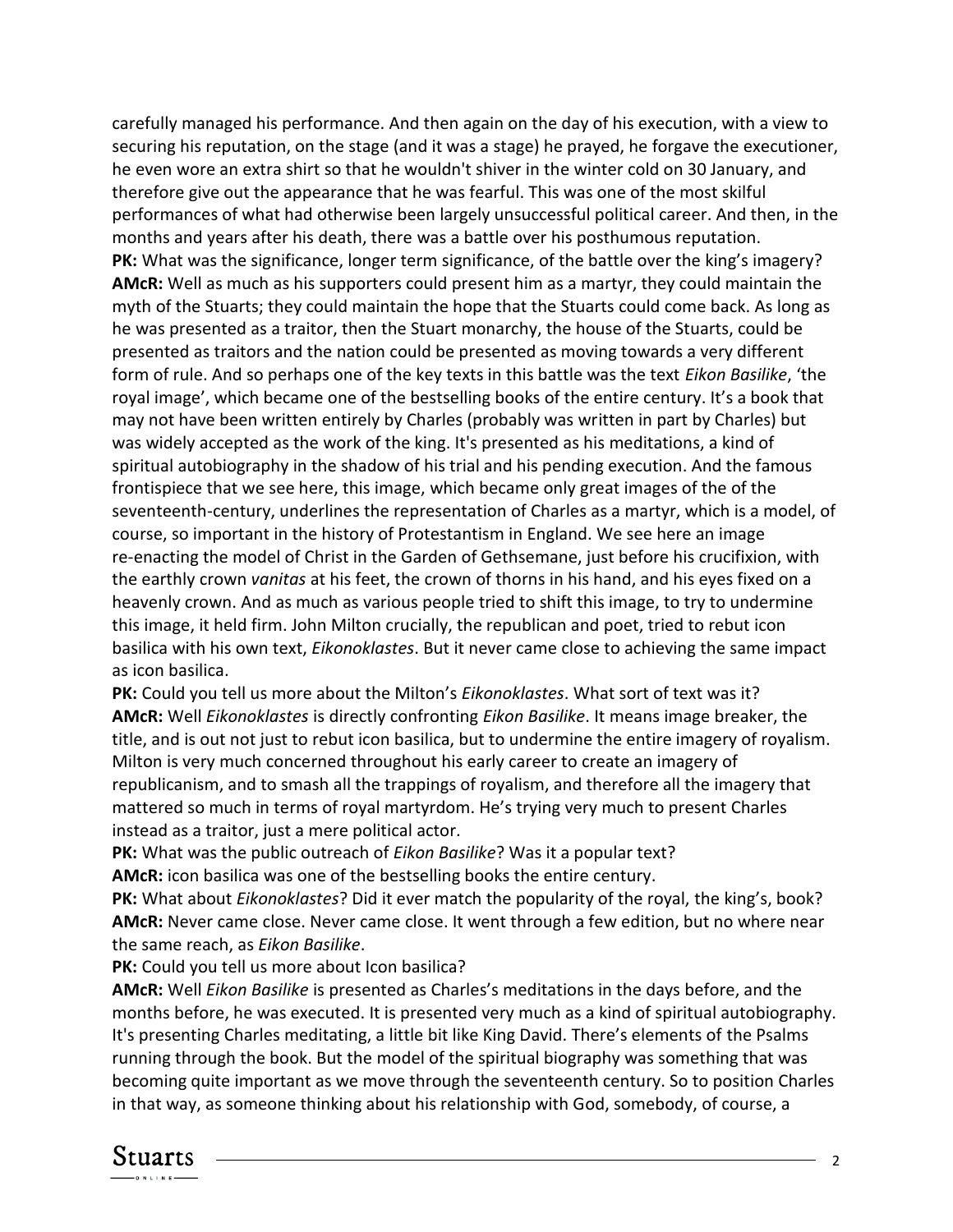special such royal subject, divinely ordained figure, talking through, thinking about his relationship with God, and thinking about his afterlife as well as his position on earth. **PK:** And what about Milton's retort, rejoinder to *Eikon Basilike*? How did Milton seek to rebut, to break the royal image?

**AMcR:** Well Milton was very much out to smash that whole idea: that Charles was in any way special, was in any way divinely ordained. So he's out to undermine all the trappings of royal imagery and anything that makes Charles in any way special. He was just another [another] subject, who happened to be a traitor against his nation.

**PK:** Andrew, could you describe the range of news reporting of Charles's execution? **AMcR:** Well, interestingly, there isn't an awful lot. People marked the day. But while we might expect great front page spreads about the execution, actually that's not what we get. We get a few sentences in some of these, some of these news reports. It's almost as though the news editors in those times had different senses of news value. It's a time when you get a lot of newsprint devoted to speeches, a lot of newsprint devoted to the process of the trial, but not a great descriptive set piece on the death and the execution, which is not quite what we'd expect, I think. Another way, perhaps, of explaining this is that there was perhaps no language for describing this event. for example, this news book on Charles's trial at the High Court of justice, we get an extensive report of speeches at the trial, and yet very little attention to the consequences of the trial: what we would find most important, the execution itself. **PK:** What was the wider significance of the regicide?

**AMcR:** Well the wider significance of the regicide depends very much on whether you see Charles as a traitor or a martyr. In answering that question you might want to come back to the whole question of the way in which people, in the years after the regicide, battled over understanding of what had happened: whether a king had been martyred, whether a traitor had been rightly put to death. And I think the extent to which that battle was fought in the subsequent years helps us to some degree to understand how the restoration came to be, not only thinkable, but to some degree almost inevitable.

**PK:** What were the immediate consequences of regicide, of the execution of the king? **AMcR:** Well the immediate constitutional consequences were that a new state had to, a new form of government had to be established. And that led directly to the establishment of the republic in England.

**PK:** What was the longer term significance of the regicide?

**AMcR:** Well in many respects, of course, the execution changed everything. It led the way to the experiments with republicanism and all the debates about social structures and political structures that took place throughout the subsequent years, in eleven years without a monarch. and it proved that the nation could function without a monarch. But then, by the early 1660s, and after the monarchy being restored, it might have seemed to many British men and women that little change at all. And, interestingly, Charles II proudly dated his reign from 1649, not from 1660. And he encouraged his people simply to forget the upheavals of the 1640s and the 1650s. He had been, as he claimed, in power all that time. And I think he was helped enormously by the fact that the imagery and symbolism of the monarchy had survived. He was able to step back into those models of rule assuming the mantle of his father, assuming the mantle of the martyr king. And the regicides therefore had killed the King, but they'd have ultimately failed to extinguish the sway of monarchy. All the trappings of monarchy, all the